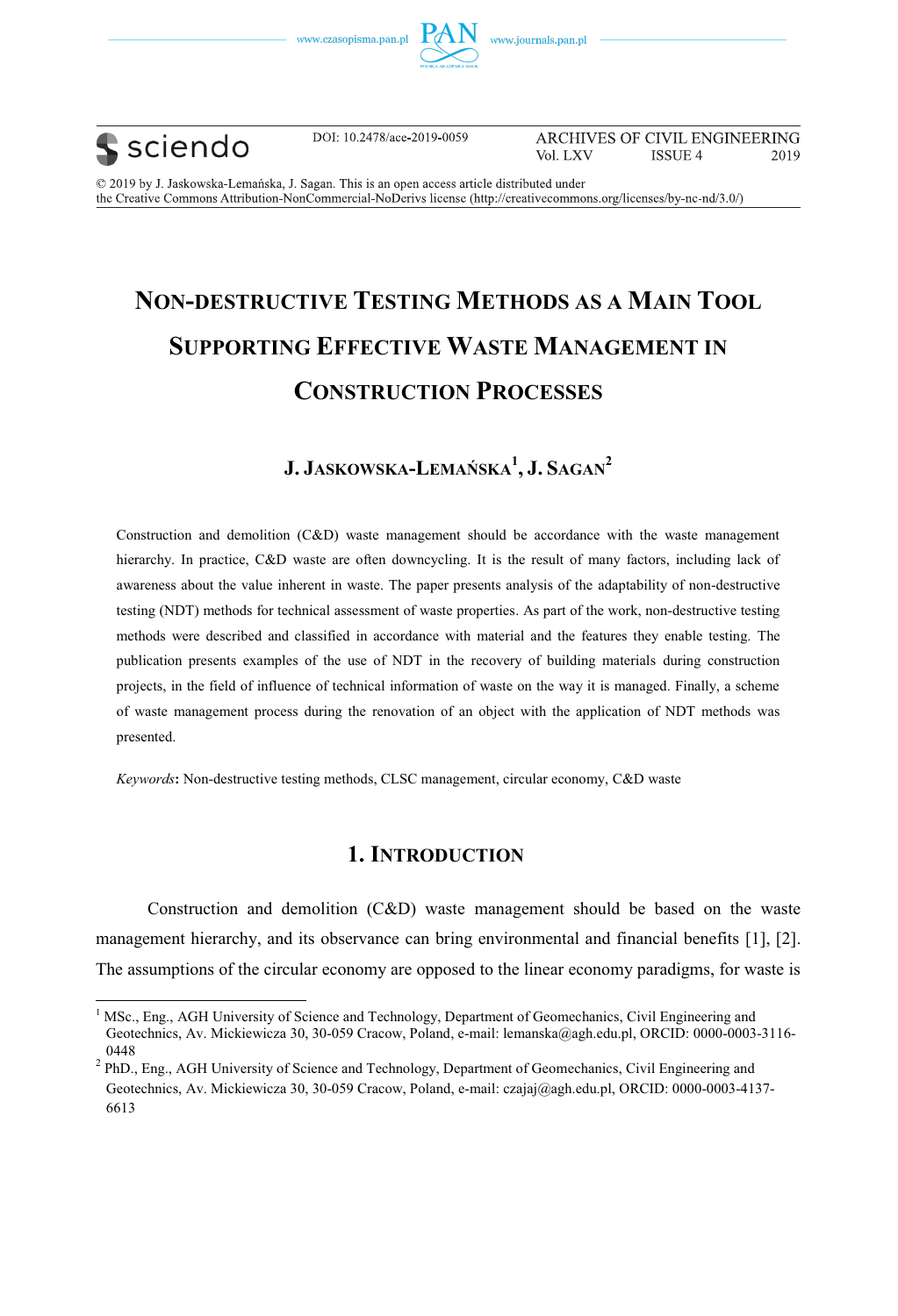

treated as a raw material. Reconstruction of the classical supply chain to the closed system (circulation) is considered to be an effective approach to reduce costs while taking into account the impact on the environment and consumers' requirements [3].

Despite the positive experience in closing supply chains by the manufacturing industry, in the construction sector there are much greater difficulties [4], [5]. Among the barriers, the interdisciplinary nature of activities related to recovery is emphasized, and so is the wide range of variables affecting the flow of returnable streams [6]. In construction, the recovery of C&D waste should take place in accordance with the principles and technical standards applicable in construction as well as legal regulations [7]. As a result, masonry and concrete elements are processed into the form of debris, steel elements are scrapped, and wood elements are used for energy recovery. An alternative to such a scenario is to examine the physical and mechanical features of building elements (often before deconstruction) and then, if the results are promising, extract the highest value inherent in the waste.

The article contains a literature review of NDT methods (with pros and cons) used in assessing technical parameters of construction waste (Section 2). The area of consideration includes wood, steel, concrete and ceramic waste. The article also presents examples of using nondestructive examinations to recover C&D waste (Section 3). As a result, a procedure scheme of the waste management process during the renovation of the object with the application of NDT methods was developed (Section 4).

### **2. REVIEW OF NDT METHODS**

Non-destructive and semi-destructive tests are practical methods used to determine the characteristics and parameters of structural elements of buildings. The advantage of both methods is the ability to conduct tests or the entire element, with no significant interference in the structure of the tested material. Although semi-destructive tests cause small cavities, their sizes do not significantly affect the technical parameters of the element, and the resulting damage can be easily masked. Within the NDT methods the following can be distinguished: organoleptic tests (macroscopic evaluation) and all technical tests based on acoustic, electrical, radiological, or electromagnetic methods [8], [9]. Within the scope of non-destructive and semi-nondestructive testing, there are also tests based on various types of mechanical impact, such as the measurement of pulling force and of the depth of an induced cavity [10]–[12]. The basic features of the building elements to be assessed are as follows: the shape and dimensions of the element, material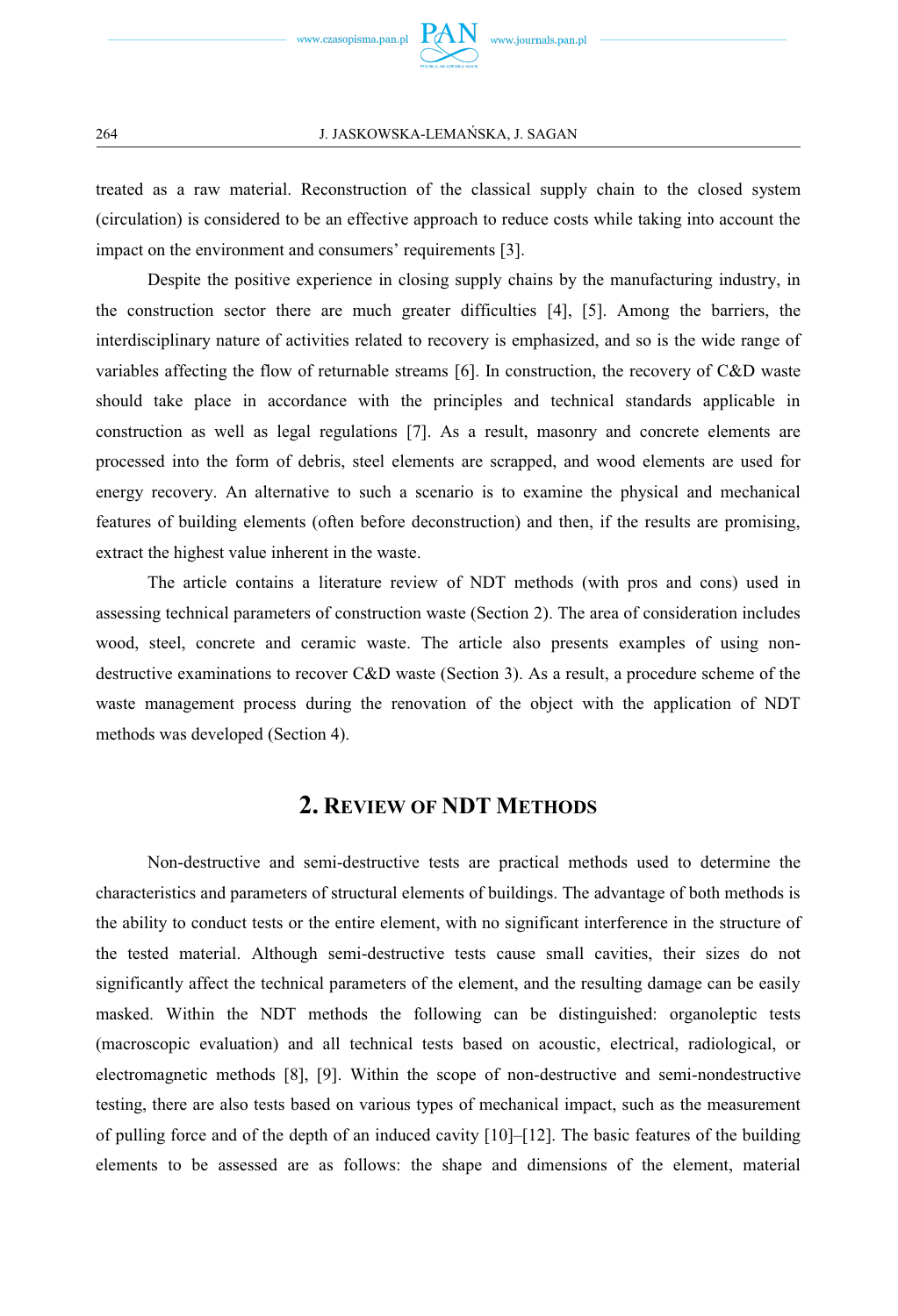

properties, the location and extent of damage, material corrosion including microbiological evaluation.

Table 1 gives an overview of the non-destructive and semi-destructive test methods that can be used in the assessment of building elements intended for disposal. The methods are compiled for building materials such as steel, wood, concrete and ceramics. The following list is not a comprehensive list of existing methods. Advanced non-destructive testing methods with higher accuracy are more expensive and have limited mobility. For that reason, they are not included as dedicated methods for the recovery of construction waste. Rising NDT costs reduces the financial effectiveness of recovery.

Macroscopic evaluation is the simplest and low-budget test method, which allows for a preliminary assessment of the technical condition of construction elements, including their wear and tear as well as the changes caused by biological factors, microclimate and execution errors [13].

|                                                  | Material        |                                           |                    |                          |                          |                              |
|--------------------------------------------------|-----------------|-------------------------------------------|--------------------|--------------------------|--------------------------|------------------------------|
| <b>Features</b>                                  |                 | Method                                    | <b>Steel</b>       | Wood                     | Concrete                 | <b>Ceramics</b>              |
| Shape and dimensions of the<br>element           |                 | Macroscopic evaluation                    | $+$                | $^{+}$                   | $+$                      | $\! + \!\!\!\!$              |
| Mechanical<br>properties                         | Strength        | Sclerometric tests                        | $+$                | $+/-$                    | $+$                      | $+/-$                        |
|                                                  |                 | Uultrasonic method                        | $+$                | $+/-$                    | $+$                      |                              |
|                                                  |                 | Pulling force test                        |                    | $+/-$                    | $+$                      | $+/-$                        |
|                                                  | Modulus of      | Test load method                          | $+$                | $+$                      | $+$                      | $\overline{\phantom{a}}$     |
|                                                  | elasticity      | Ultrasonic method                         | $^{+}$             | $+$                      |                          |                              |
| Physical<br>properties                           | Density         | Direct measurement                        | $+/-$              | $+/-$                    | $+/-$                    | $+/-$                        |
|                                                  |                 | Ultrasonic methods                        | $+/-$              | $+/-$                    | $+/-$                    | $+/-$                        |
|                                                  |                 | Radiographic methods                      | $+/-$              | $+/-$                    | $+/-$                    | $+/-$                        |
|                                                  |                 | Trimming resistance test                  | $\blacksquare$     | $+$                      | $\overline{\phantom{a}}$ | $\qquad \qquad \blacksquare$ |
|                                                  | Colour          | Macroscopic evaluation                    | $+$                | $+$                      | $+$                      | $+$                          |
|                                                  | Humidity        | Chemical methods                          |                    | $\overline{\phantom{a}}$ | $+$                      | $\ddot{}$                    |
|                                                  |                 | Electrical methods                        |                    | $^{+}$                   | $+$                      | $^{+}$                       |
|                                                  |                 | Thermographic method                      |                    | $^{+}$                   | $^{+}$                   | $\ddag$                      |
| Surface and internal defects of the<br>structure |                 | Macroscopic evaluation                    | $+$                | $+$                      | $+$                      | $^{+}$                       |
|                                                  |                 | Acoustic methods<br>(ultrasonic)          | $^{+}$             | $\ddot{}$                | $+$                      | $\ddot{}$                    |
|                                                  |                 | Radiographic method                       | $+$                | $+/-$                    | $+/-$                    | $+/-$                        |
|                                                  |                 | Trmming resistance test                   |                    | $^{+}$                   |                          |                              |
|                                                  |                 | Thermographic method                      | $+$                | $+$                      | $+$                      | $\ddot{}$                    |
| Corrosion                                        | Microbiological | Macroscopic and<br>microscopic evaluation |                    | $+$                      | $+/-$                    | $+/-$                        |
|                                                  | Chemical        | Macroscopic evaluation                    | $+$                | $\overline{\phantom{a}}$ | $+/-$                    | $+/-$                        |
|                                                  |                 | Chemical and<br>electrochemical methods   | $\hspace{0.1mm} +$ |                          | $+$                      | $\! + \!\!\!\!$              |

Table 1. Applicability of non-destructive and semi-destructive methods for assessment of the value

of construction waste

+ well established; +/- limited applicability; - not applicable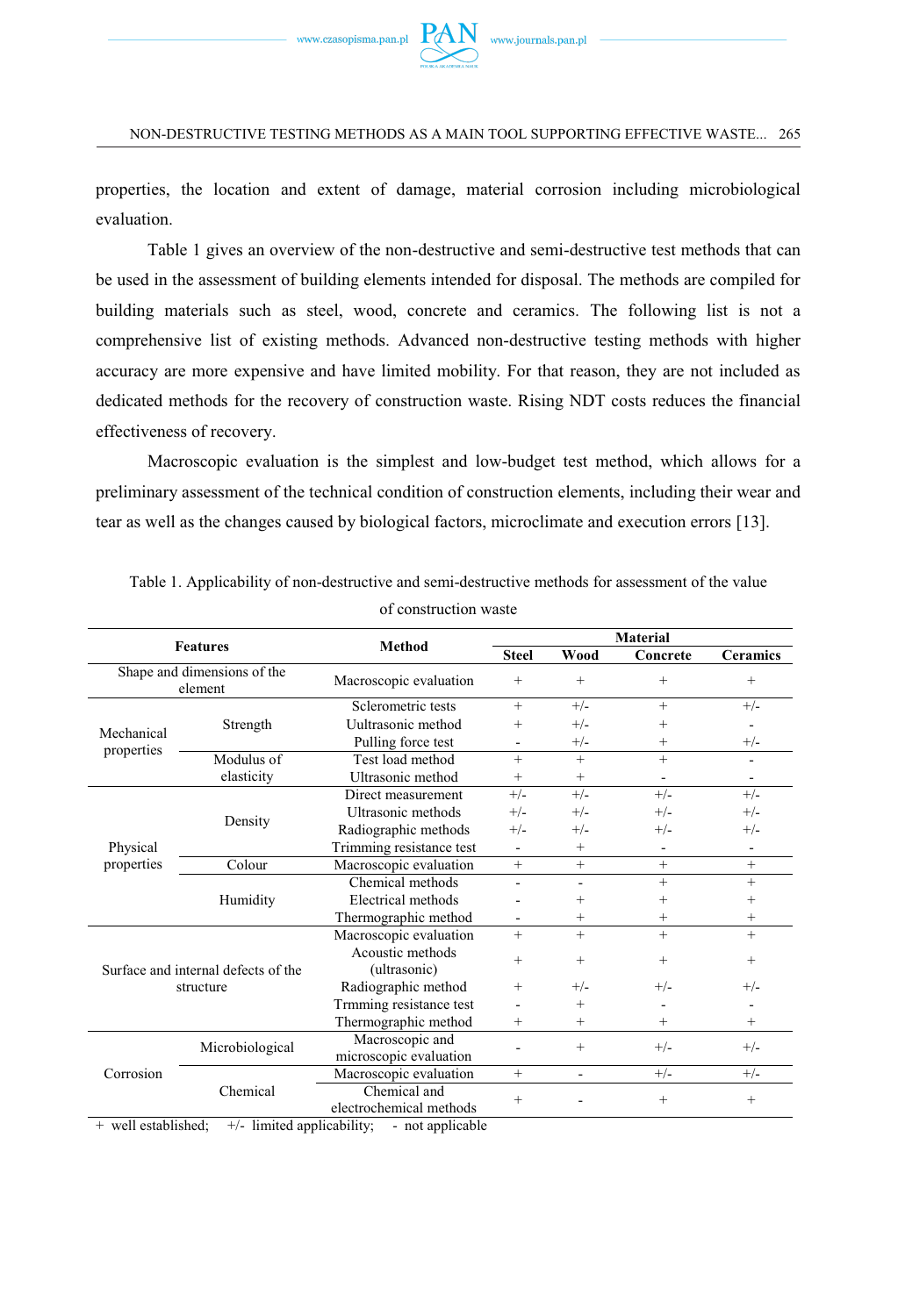

#### 266 J. JASKOWSKA-LEMAŃSKA, J. SAGAN

Organoleptic tests could be supported by optical tools, such as a Brinella magnifier, an endoscope, etc [14]. However, such an evaluation should not be treated as a stand-alone test method, due to a possible variability of structural parameters within the cross-section of the element, which may lead to incorrect evaluation. If the structure of the element changes unfavorably with the depth, the loadbearing capacity of the element can be overestimated and, as a consequence, can lead to failure or a building catastrophe. In the opposite situation, when the structure of the element changes favorably into the interior, the potential inherent in the element may not be exploited [15]. Therefore, in order to extract the maximum value embodied in the waste, the macroscopic evaluation should be supported by the methods of non-destructive and semi-destructive testing, including the evaluation of the mechanical properties.

The non-destructive method, which requires only simple geometrical measurements and enables the evaluation of the mechanical parameters of the element, is the test load method. This method consists of measuring the deflection under load. It is most commonly used for testing horizontal elements such as beams, floor slabs, etc. [16].

A popular and wide group of tests are methods based on the phenomenon of ultrasound wave propagation in the material. Such methods enable us to investigate the structural defects of the material such as cavities or cracks and indirectly (through correlations) to determine its density and mechanical properties [10], [17]. Ultrasonic testing of strength parameters is possible for steel and concrete [8], [18], [19] while for timber they are limited to the modulus of elasticity test [20]. Strength results obtained from independent ultrasound tests are characterized by a wide range of errors. For more precise results the findings should be calibrated by conducting destructive tests on elements belonging to the same series [21]. In turn, defectoscopy using ultrasonic methods can be performed for all presented materials; however, despite the short time of measurements, it is necessary to emphasize the complex process of interpretation of the results [22], [23]. Only hightech equipment ensures automation of the interpretation process.

Another group of common and simple testing methods are the measurements of surface hardness, represented by the rebound rate, which is correlated to the material strength. For materials with the low variability of material parameters in assortment grades (such as steel or concrete), reflectance measurement methods are widely used because of their simplicity, efficiency and easy interpretation [24]. In the case of masonry ceramic elements, such methods are more often used to assess the homogeneity of materials than to determine their mechanical properties [25]. As in ultrasonic tests, in order to obtain more precise results, additional destructive laboratory tests need to be performed. On the other hand, testing wood hardness is more difficult to interpret and less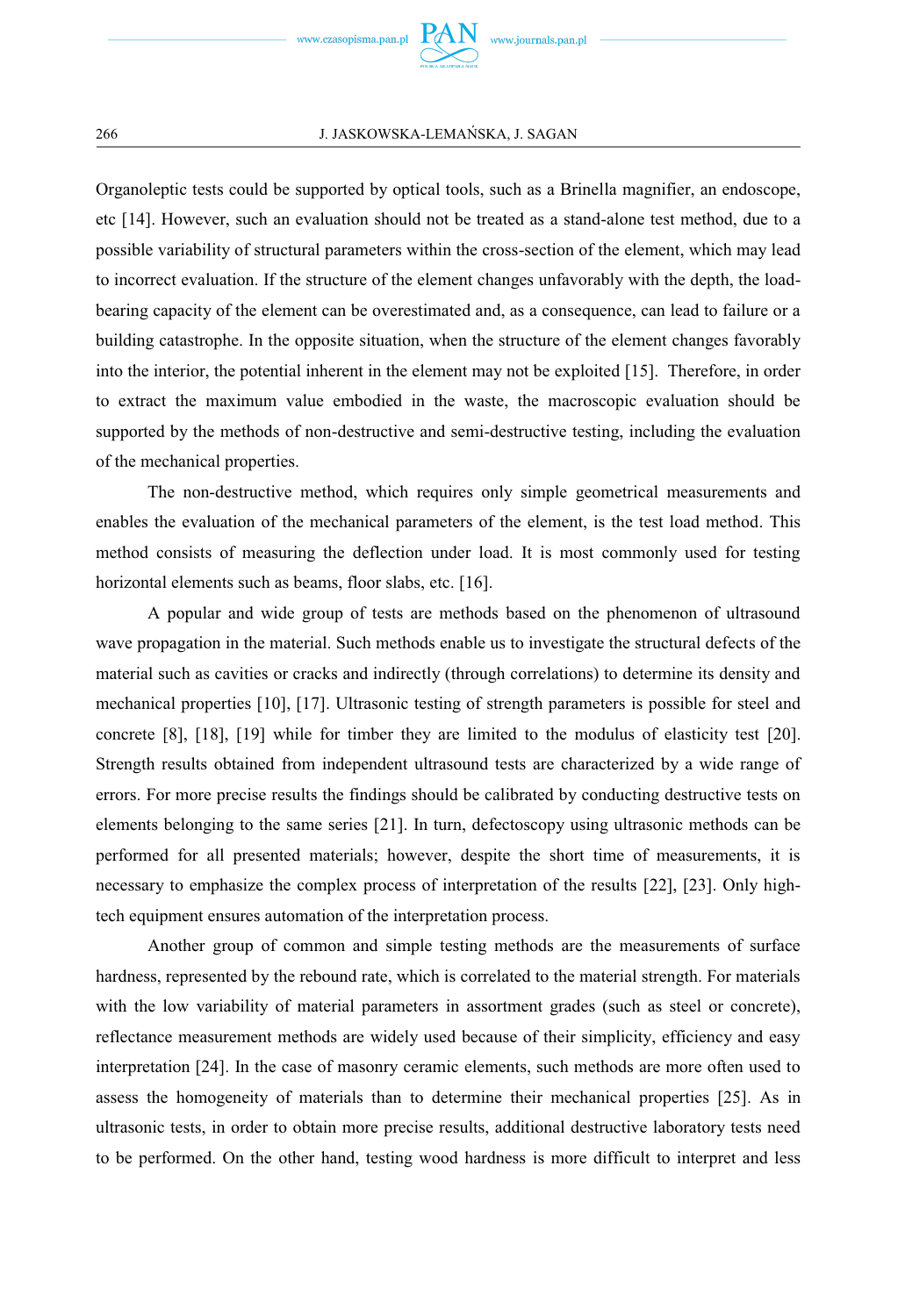

reliable than testing isotropic materials. Difficulties are caused by the variability of the mechanical parameters of timber, such as timber defects, moisture content or the direction of testing in relation to the anatomical structure of the wood [26]. Nevertheless, sclerometer measurements for wood, hardness measured by an indenter, are becoming increasingly common, because they measure the density of the material, which is valuable information to estimate the load-bearing capacity of a timber. However, hardness measured by an indenter is a semi-destructive method that results in small cavities of about 1 mm in diameter and up to 30 mm in depth; therefore, it is necessary to complete the test by repairing the cavities [27].

A similar penetration method to examination wood material features, mainly density, is drilling resistance testing. Such a test records the force that a thin drill needs to penetrate the element at a constant speed. The depth of penetration depends on the device, typically 40-50 cm, which makes it possible to test most or even the whole cross-section; therefore, it gives more reliable results than surface tests [28], [29].

Alternative semi-destructive methods are based on the measurement of pull-out force. These methods are mainly used in determining the strength characteristics of concrete, less often of ceramic elements and timber. They, however, cause significant damages, thus, have not gained much popularity.

The applicability of ultrasonic, sclerometric and penetration methods may result is a significantly higher accuracy if correlation curves (a relation between DT and NDT results) are developed for a specific type of material e.g., bricks from a particular period and region [21]. Most of the presented non-destructive and semi-destructive methods can be successfully used to verify the improvement of parameters after repair or maintenance operations [30].

The most accurate methods for assessing the homogeneity and, thus, density and continuity of material are radiographic methods: X-ray and gamma defectoscopy. The results of radiographic methods may be two-dimensional (2D) or three-dimensional (3D) images, depending on the used technique. Tests can precisely define the location, dimensions and the sizes of defects; as well as, indirectly, determine the density of the tested material [31]–[33]. In practice nowadays, these methods are most often used for testing joints of steel elements [34]. Due to the high costs of in-situ radiographic examinations of any other materials such as wood, concrete or masonry elements, its use is justified for valuable historical elements. Radiographic examination usually requires complete access to the element, which is not always possible or possible with additional costs.

A significant physical feature that determines the strength parameters of a material and its suitability for further use is the moisture content. Non-destructive moisture testing can be carried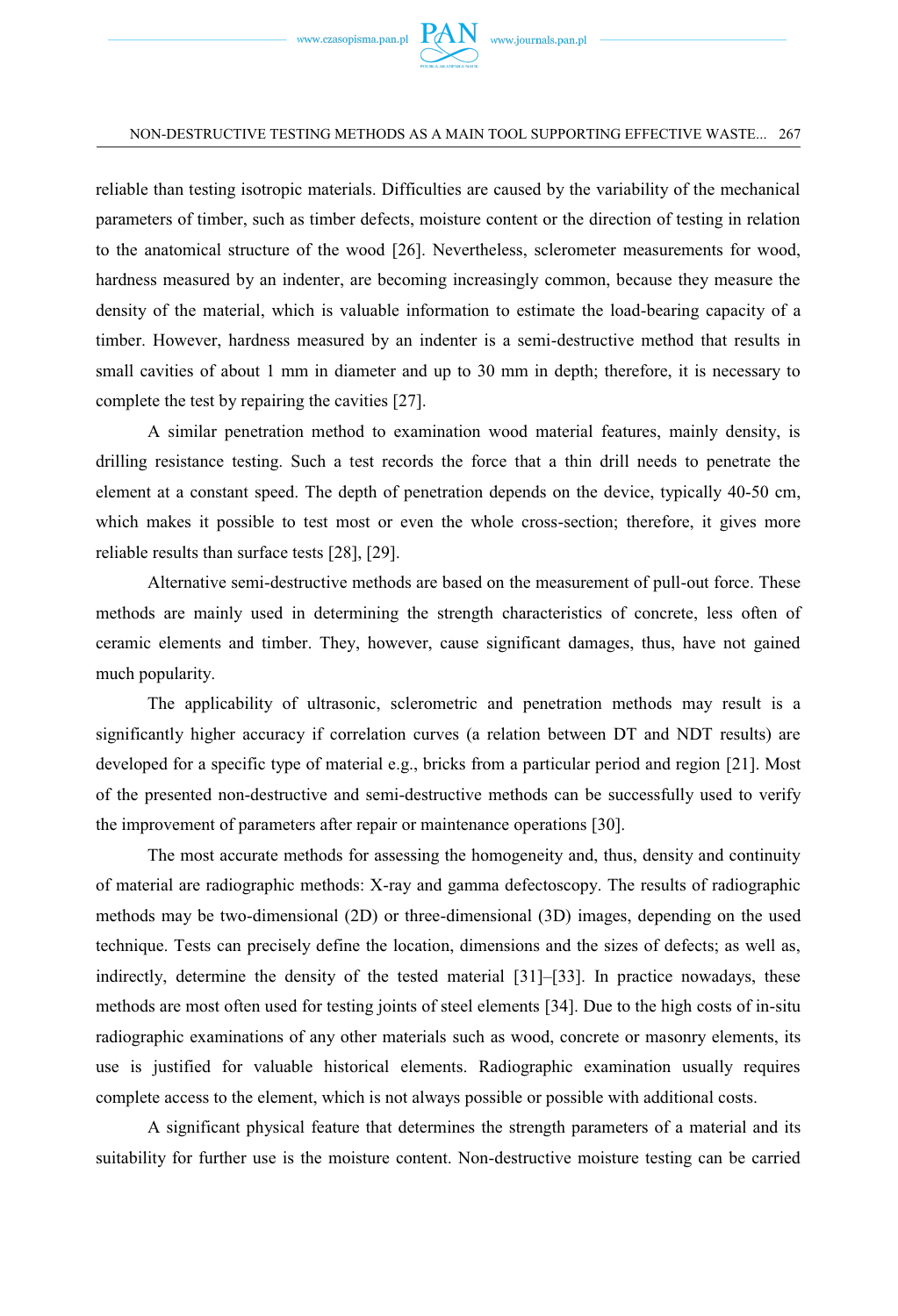

out using electrical methods and thermographic dependencies, whereas semi-destructive chemical methods require taking small samples.

The method successfully used to locate excessive humidity is thermovision. Infrared thermography is a process of medium-infrared imaging, enabling registration of thermal radiation emitted by objects and, thus, provide an accurate temperature measurement. This method is extremely useful in the study of assessing a large quantity of material and of finding location with excessive or variable humidity [35]. The active thermography method can be used to visualize invisible discontinuities, e.g., cracks and scratches [36], [37].

Electrical methods are most commonly used to determine moisture content; they are based on the measuring of electrical resistance or dielectric constant. These properties change with the moisture content of the material, and devices have built-in correlation functions. The method is widely available, does not require special experience and is relatively cheap. Test errors may result from an incorrectly predefined material density as well as from the type of the contact surface [38]. Chemical methods are most commonly used for concrete and ceramics and one of the most popular is the carbide method, which uses calcium carbide decomposition in water. As a result of the reaction, acetylene is produced, which causes an increase of pressure in the container, the level of which is a function of humidity.

Another methods determine the degree of chemical corrosion of materials. Apart from macroscopic evaluation, they usually test the concentration of chemical components causing the corrosion process. Chemical methods are also combined with electrical and other physical phenomena [39]. Determining the degree of chemical corrosion for masonry and concrete elements usually requires taking appropriate core samples. The level of chemical corrosion in steel elements is determined using penetration [8] and magnetic methods [40]. The penetration method uses the phenomenon of capillarity and is relatively inexpensive and does not require special skills; however, it is time-consuming, while the magnetic method performs tests quickly, but requires a very advanced apparatus.

The presented set of methods contain an important scientific achievements which have been popularized, however, attention should be paid also to the further development of non-destructive testing, towards new tools and methodological approaches, e.g.[41], [42].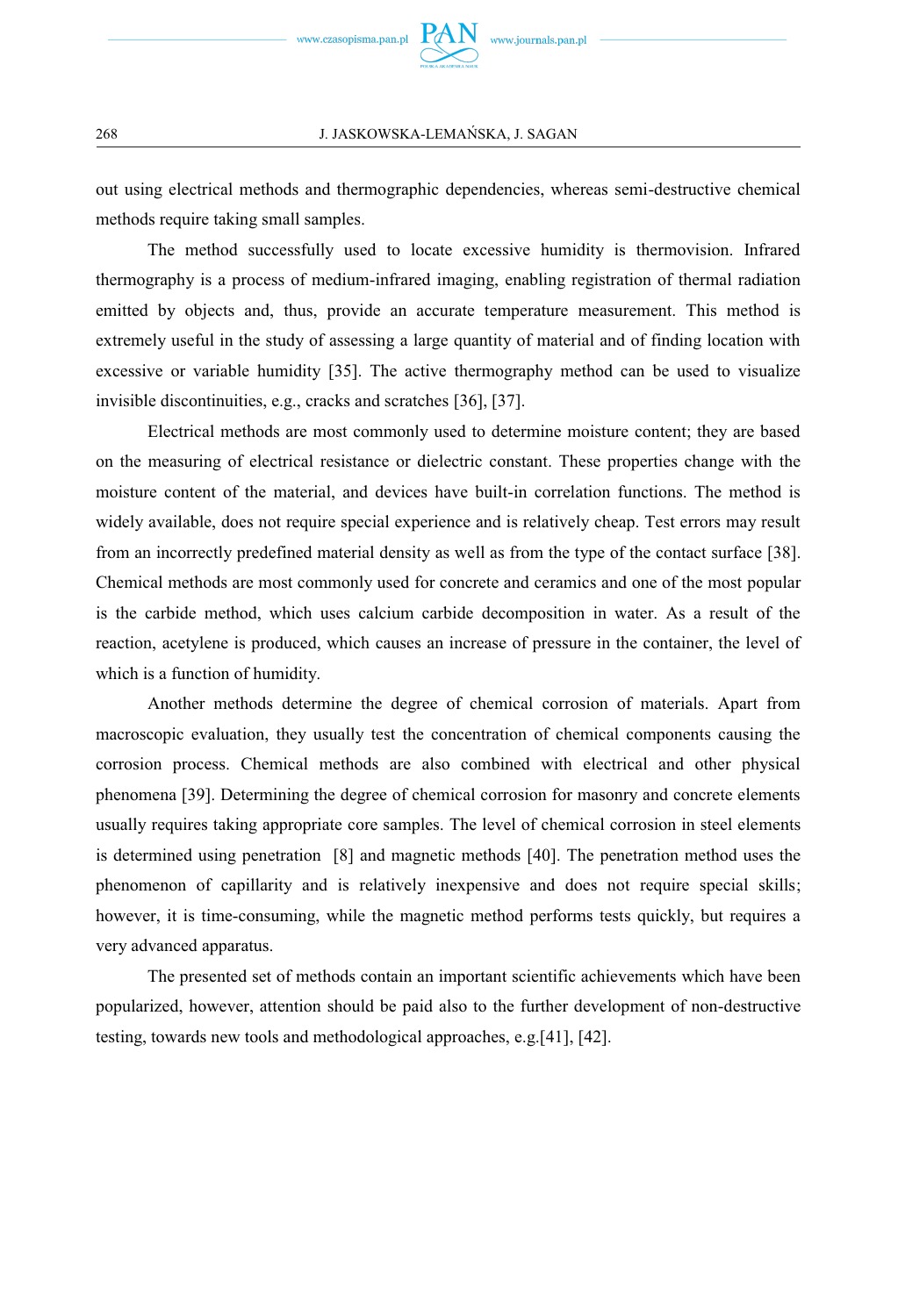

### **3. EXAMPLES OF APPLICATION OF NDT IN CONSTRUCTION PROCESSES**

Non-destructive testing is successfully used in the technical assessment of building components, as evidenced by many literature examples and observed in construction practice [13], [43]–[49]. Also, the application of non-destructive tests in the recovery of building elements in the renovation of the Gorzanów Palace was published [50]. Currently, after 7 years of the authors' collaboration with the Gorzanow Palace Foundation, the effects of the approach used in practice can be fully discussed.

Due to the limitation of the technical condition assessment to the organoleptic method during renovation works, several failures in the building occurred. One of them is the failure of the roof structure (Fig. 1), resulting from excessive load on the reused roof framing caused by new tiles of higher unit weight. To support revalorization works, non-destructive tests have been implemented to increase the effectiveness of the evaluation.

An example of the recovery of structural timber beams is nine-meter ceiling beams recovered, which had degraded support zones. The technical condition of the facility required deconstruction

( Fig. 2a). Timber beams were stored (Fig. 2b), cleaned and cut in the degradation zones.



Fig. 1. Roof structure failure in the Gorzanow Palace

Conducting organoleptic and non-destructive tests of mechanical parameters led to the assessment of the strength parameters of wood (Fig. 2c), which together with the information about the crosssection of the elements enabled the assessment of their load-bearing capacity (Fig. 2d). Finally, the beams were built into a shorter span ceiling (Fig. 2e). The final effect of material recovery (in one of the completed rooms) is presented in Fig. 2f.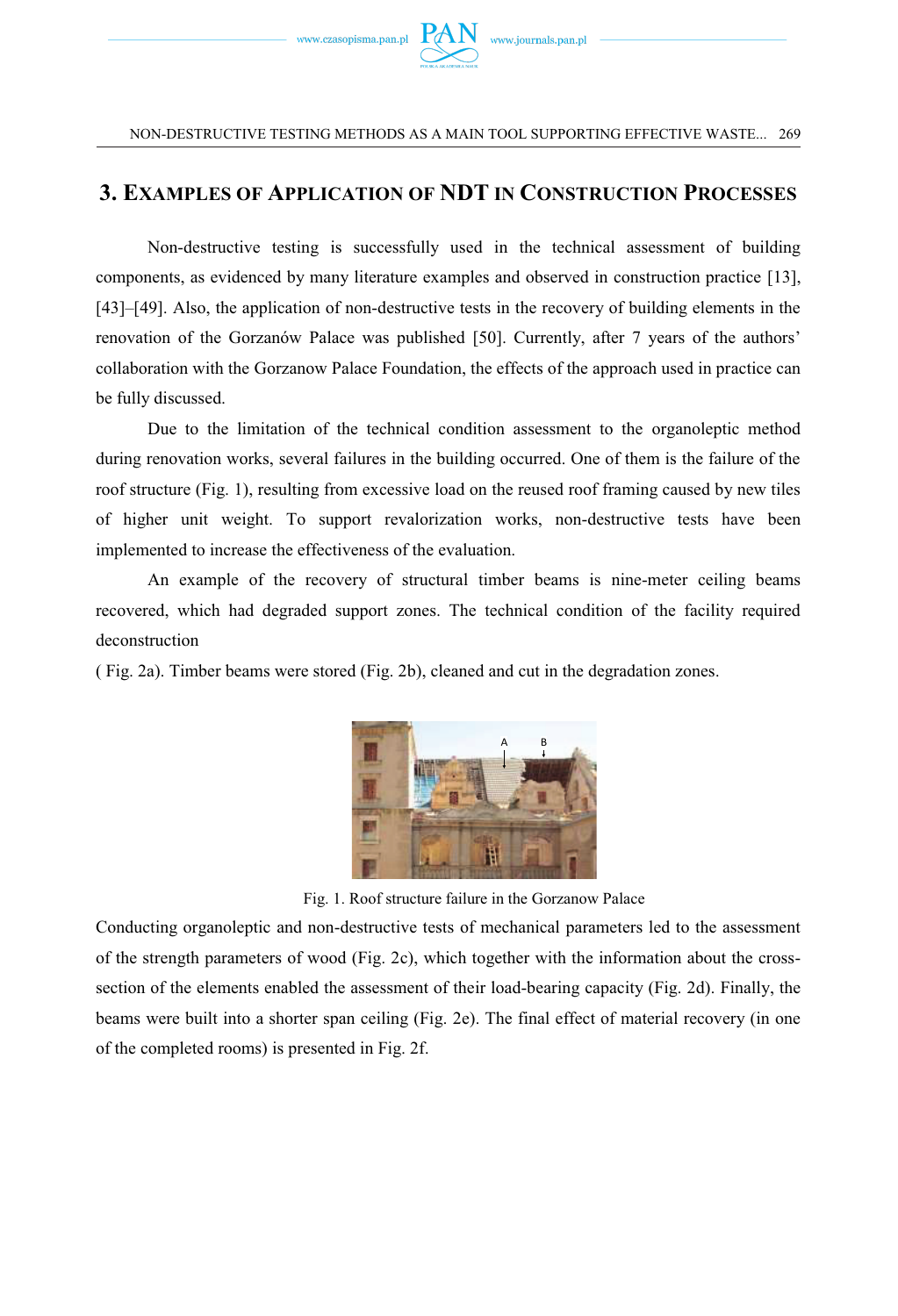



Fig. 2. Recovery of timber structural beams

During the revalorization of the Palace, the recovery of ceramic materials was also undertaken. Ceramic materials obtained from demolition processes were brick and tile. Such materials are usually crushed and used to strengthen the soil near the building for various purposes. Waste material was selectively collected, stored and subjected to NDT. Performed non-destructive tests resulted in the recovery of a higher value of brick: nearly 85% of the waste material was fit for embedding into the structure and only 15% was assigned for non-structural purposes. The historical value of the elements favoured the idea of reusing the material for revalorization purpose (in order to preserve its authenticity); thus, part of waste intended for non-structural purpose were used for floor coverings.

The current experience of the authors refers to ceramic and wooden materials. Examples of the applicability of NDT methods in steel structures can be found in another paper [51].

## **4. CONCEPTS OF USING NDT METHOD IN WASTE MANAGEMENT PROCESS**

Years of experience in renovation, allowed to create a scheme of the waste management process, with application of NDT during the renovation (Fig. 3). The elements and systems of the building which no longer meet the technical or functional requirements are replaced. Nondestructive testing methods can be implemented in terms of both technical parameters and physical properties of the elements. A process starts by an organoleptic evaluation of the elements of an object. If the technical condition is in doubt, then, an assessment of the technical condition must be provided. At a subsequent stage, organoleptic visions with appropriate technical studies (Table 1) reduce the risk of losing the benefits inherent in the element which appeared to meet the technical and functional requirements. Sometimes, an element may only require surface treatment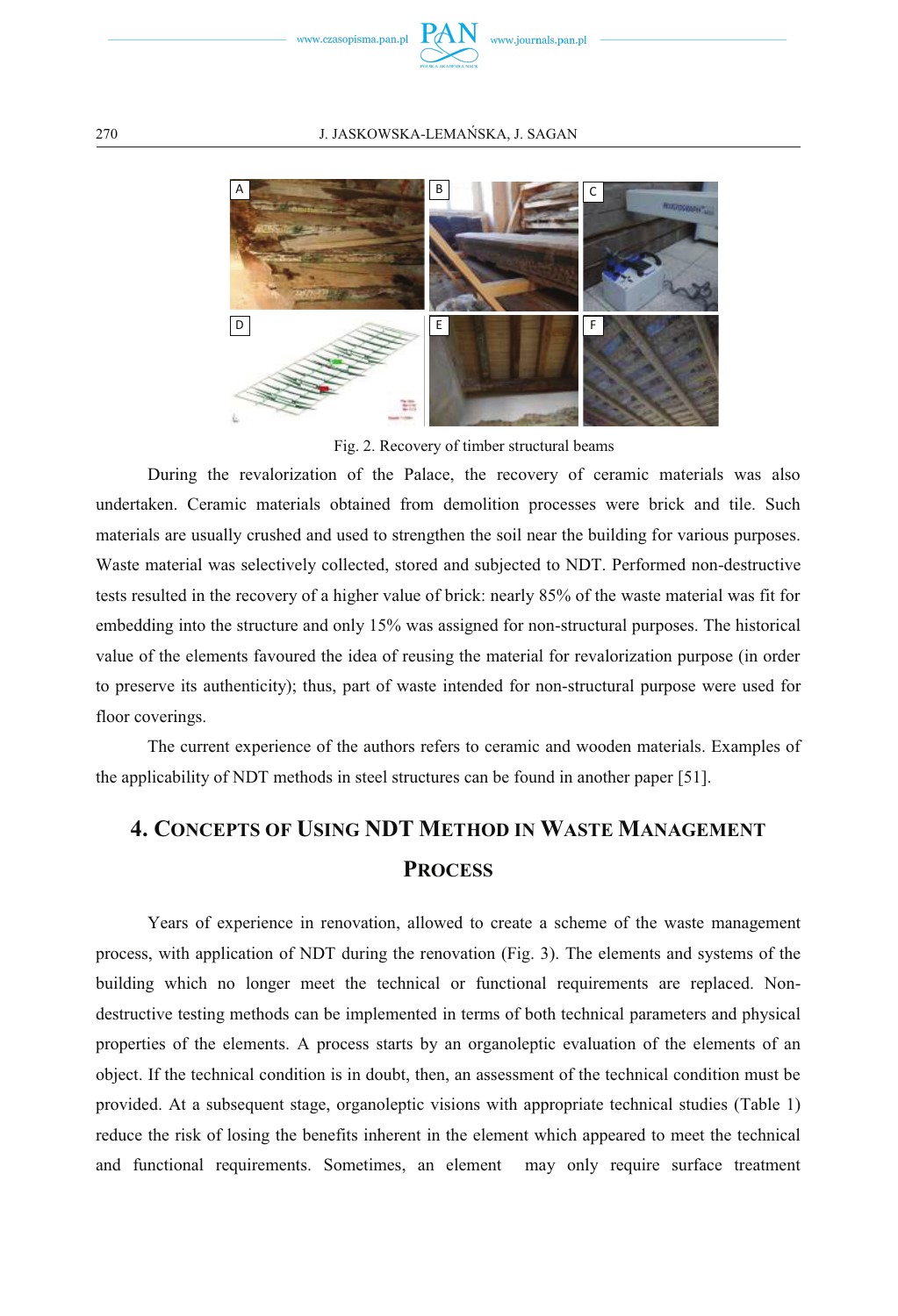

(refurbishment or maintenance) for further operation. In this way, NDT supports the first postulate in the waste management hierarchy, i.e. the prevention of waste generation while limiting the risk of construction failures. If a tested element does not meet the technical requirements based on its wear and strength parameters, strengthening them as well as a replacement may be provided. In a situation where a building element is decomposed, it can be used for other purposes (within renovation area) or sold as a secondary product.



Fig. 3. Scheme of the waste management process during the renovation of an object with the application of NDT methods

Based on NDT results, it is possible to prepare commercial technical information about the secondary product. This information can be given in the form of technical parameters or in the form of raw non-destructive test results, transferring the process of interpretation of the results to the purchaser. In this way, the seller can transfer the risk, thus, avoiding responsibility for the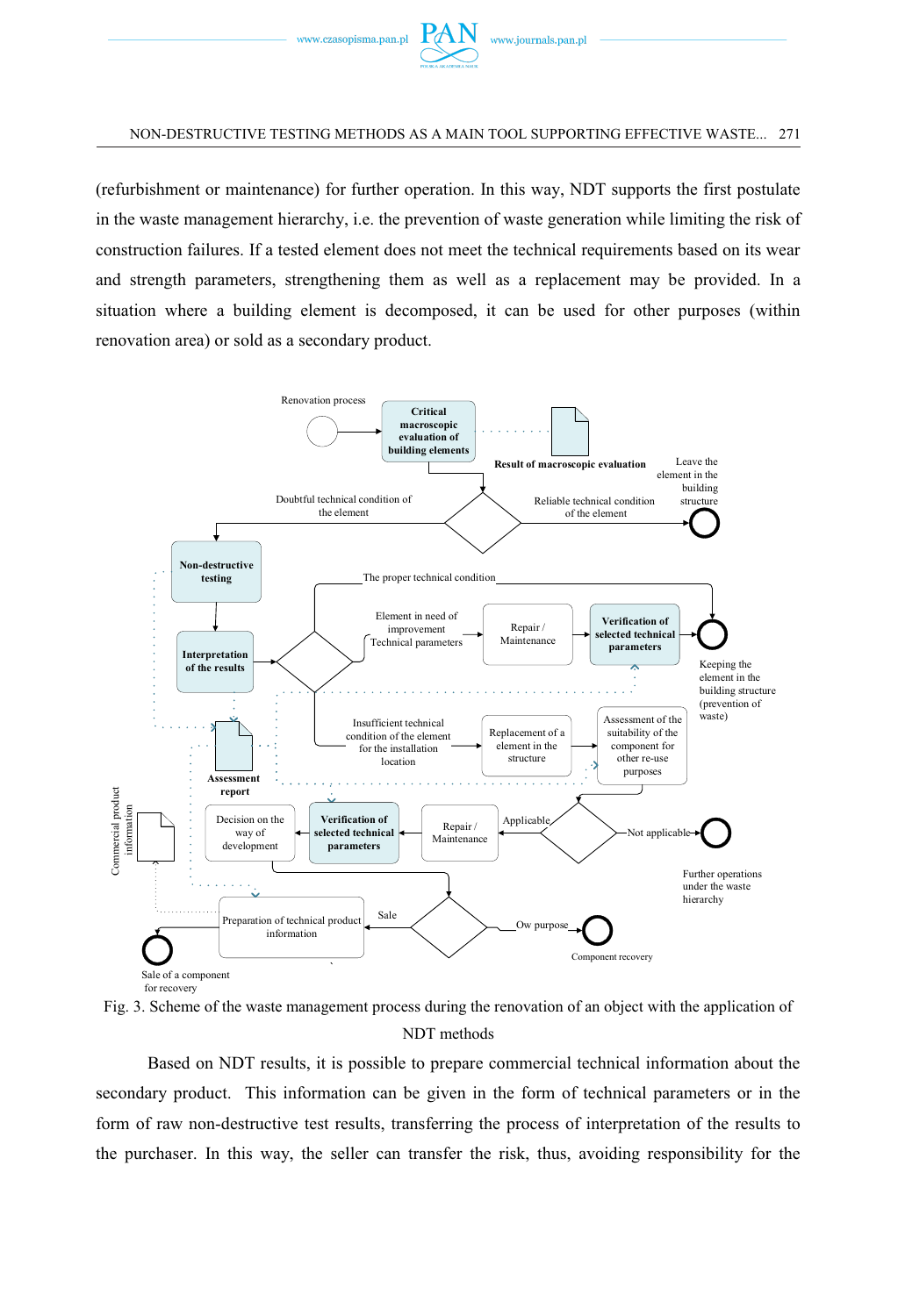

declared quality of the product. Such an attitude, however, entails the risk of a missed opportunity resulting from the lack of demand for a product without a declaration of technical parameters.

### **5. SUMMARY AND CONCLUSIONS**

The recovery of construction waste is now common practice, but the decision-making process of waste management is not supported by sufficient tools that enable the objective assessment of technical parameters of waste; thus, waste is often downcycling. At the stage of planning the renovation of construction works, it is reasonable to consider various implementation scenarios [52], one of the selection criteria may be the waste recovery rate. The presented approach to construction waste management has the following advantages, it:

- ensures waste management in accordance with the waste management hierarchy;
- minimizes the risk associated with the occurrence of failure resulting from incorrect estimation of technical parameters of building elements,
- enables the sale of a recovered element with assurance of its quality confirmed by NDT result,
- can be carried out on site, making sales possible directly from the construction site, and reducing the costs and emissions associated with additional transport, and
- allows the authenticity of historic buildings to be preserved.

Thereby, the approach helps eliminate the main barriers related to waste recovery in the construction industry, such as convincing consumers about the low quality of recycled products [53], [54] and uncertainty about the results of the recovery [48], [53], [55]. Due to the civilization's aspiration to perform circular economy, the development of NDT methods and tools for the determination of technical parameters of waste is forecasted.

#### **REFERENCES**

- [1] A. Sobotka and J. Sagan, "Cost-saving Environmental Activities on Construction Site Cost Efficiency of Waste Management: Case Study," *Procedia Eng.*, vol. 161, no. Supplement C, pp. 388–393, 2016.
- [2] V. Tam, "Economic comparison of concrete recycling: A case study approach," *Resour. Conserv. Recycl.*, vol. 52, pp. 821–828, 2008.
- [3] B. Tundys, "Zielony łańcuch dostaw w gospodarce o okrężnym obiegu założenia , relacje , implikacje « Green supply chain in circular economy - assumptions, relations, implications  $\frac{1}{2}$ , 2015.
- [4] S. Sinha, R. Shankar, and P. Taneerananon, "Modelling and case study of reverse logistics for construction aggregates," *International journal of logistics systems and management*, vol. 6, no. 1. Inderscience, Olney, pp. 39–59, 2010.
- [5] W. M. Shakantu and F. A. Emuze, "Assessing reverse logistics in South African construction," in *Proceedings for the 20th annual conference of the international group for lean construction*, 2012, pp. 18–20.
- [6] C. Carter and L. Ellram, "Reverse logistics: A review of the literature and framework for future investigation," *J. Bus. Logist.*, vol. 19, no. 1, pp. 85–102, 1998.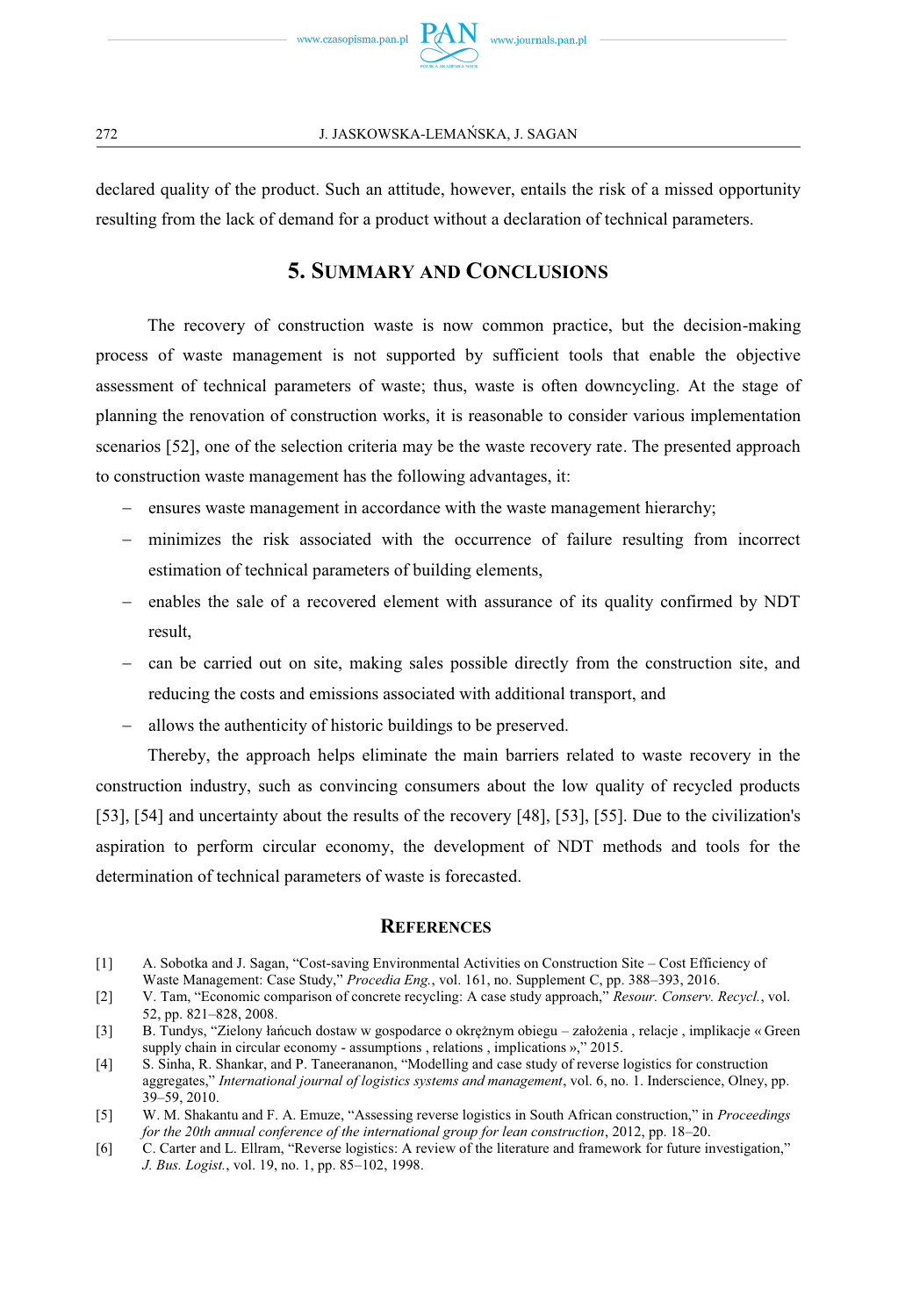- [7] A. Sobotka and J. Czaja, "Analysis of the Factors Stimulating and Conditioning Application of Reverse Logistics in Construction," *Procedia Eng.*, vol. 122, no. Supplement C, pp. 11–18, 2015.
- [8] S. K. Dwivedi, M. Vishwakarma, and P. A. Soni, "Advances and Researches on Non Destructive Testing: A Review," *Mater. Today Proc.*, vol. 5, no. 2, pp. 3690–3698, 2018.
- [9] S. Gholizadeh, "A review of non-destructive testing methods of composite materials," *Procedia Struct. Integr.*, vol. 1, pp. 50–57, 2016.
- [10] J. Hoła, J. Bień, L. Sadowski, and K. Schabowicz, "Non-destructive and semi-destructive diagnostics of concrete structures in assessment of their durability," *Bull. Polish Acad. Sci. Tech. Sci.*, vol. 63, no. 1, pp. 87– 96, 2015.
- [11] M. Kloiber, M. Drdácký, J. S. Machado, M. Piazza, and N. Yamaguchi, "Prediction of mechanical properties by means of semi-destructive methods: A review," *Constr. Build. Mater.*, vol. 101, pp. 1215–1234, 2015.
- [12] H. J. Schindler, "On quasi-non-destructive strength and toughness testing of elastic-plastic materials," *Int. J. Solids Struct.*, vol. 42, no. 2, pp. 717–725, 2005.
- [13] G. Kilic, "Using advanced NDT for historic buildings: Towards an integrated multidisciplinary health assessment strategy," *J. Cult. Herit.*, vol. 16, no. 4, pp. 526–535, 2015.
- [14] A. Borri, M. Corradi, A. De Maria, and R. Sisti, "Calibration of a visual method for the analysis of the mechanical properties of historic masonry," *Procedia Struct. Integr.*, vol. 11, pp. 418–427, 2018.
- [15] A. S. H. Makhlouf and A. Mahmood, *Handbook of Materials Failure Analysis*. Butterworth-Heinemann, 2018.
- [16] L. Runkiewicz and J. Sieczkowski, "Stosowanie obciążeń próbnych do oceny stanu technicznego budynków," *Przegląd Bud.*, vol. 7–8, pp. 39–44, 2015.
- [17] J. Hoła and L. Runkiewicz, "Methods and diagnostic techniques used to analyse the technical state of reinforced concrete structures," *Struct. Environ.*, vol. 10, pp. 309–337, 2018.
- [18] N. Pereira and X. Romão, "Assessing concrete strength variability in existing structures based on the results of NDTs," *Constr. Build. Mater.*, vol. 173, pp. 786–800, 2018.
- [19] D. Stegemann, B. Raj, and A. K. Bhaduri, "NDT for Analysis of Microstructures and Mechanical Properties of Metallic Materials," in *Reference Module in Materials Science and Materials Engineering*, Elsevier, 2016.
- [20] A. Ettelaei, M. Layeghi, H. Zarea Hosseinabadi, and G. Ebrahimi, "Prediction of modulus of elasticity of poplar wood using ultrasonic technique by applying empirical correction factors," *Meas. J. Int. Meas. Confed.*, vol. 135, pp. 392–399, 2019.
- [21] K. Ali-Benyahia, Z. M. Sbartaï, D. Breysse, M. Ghrici, and S. Kenai, "Improvement of nondestructive assessment of on-site concrete strength: Influence of the selection process of cores location on the assessment quality for single and combined NDT techniques," *Constr. Build. Mater.*, vol. 195, pp. 613–622, 2019.
- [22] V. V. Koshovyi, E. V. Kryvin, and I. M. Romanyshyn, "Ultrasonic computer romography in nondestructive testing and technical diagnostics," *Mater. Sci.*, vol. 33, no. 5, pp. 31–41, 1997.
- [23] N. Shetty *et al.*, "Quantification of progressive structural integrity loss in masonry with Acoustic Emissionbased damage classification," *Constr. Build. Mater.*, vol. 194, pp. 192–204, 2019.
- [24] R. B. Clough, S. C. Webb, and R. W. Armstrong, "Dynamic hardness measurements using a dropped ball: With application to 1018 steel," *Mater. Sci. Eng. A*, vol. 360, no. 1–2, pp. 396–407, 2003.
- [25] J. Galvão, I. Flores-Colen, J. de Brito, and M. R. Veiga, "Variability of in-situ testing on rendered walls in natural ageing conditions – Rebound hammer and ultrasound techniques," *Constr. Build. Mater.*, vol. 170, pp. 167–181, 2018.
- [26] J. Jaskowska-Lemańska and D. Wałach, "Impact of The Direction of Non-Destructive Test with Respect to The Annual Growth Rings of Pine Wood," vol. 161, pp. 925–930, 2016.
- [27] T. Tannert *et al.*, "In situ assessment of structural timber using semi-destructive techniques," *Mater. Struct.*, vol. 47, no. 5, pp. 767–785, 2014.
- [28] T. Nowak, J. Jasieńko, and K. Hamrol-Bielecka, "In situ assessment of structural timber using the resistance drilling method - Evaluation of usefulness," *Constr. Build. Mater.*, vol. 102, pp. 403–415, 2016.
- [29] M. Kloiber, J. Tippner, and J. Hrivnák, "Mechanical properties of wood examined by semi-destructive devices," *Mater. Struct.*, vol. 47, pp. 199–212, 2014.
- [30] D. F. Henriques and A. S. Neves, "Semi-destructive in situ tests as support to the assessment of a conservation process," *Constr. Build. Mater.*, vol. 101, pp. 1253–1258, 2015.
- [31] M. Cała *et al.*, "Identification of Microstructural Properties of Shale by Combined Use of X-Ray Micro-CT and Nanoindentation Tests," *Procedia Eng.*, vol. 191, pp. 735–743, 2017.
- [32] N. Kardjilov, I. Manke, R. Woracek, A. Hilger, and J. Banhart, "Advances in neutron imaging," *Mater. Today*, vol. 21, no. 6, pp. 652–672, 2018.
- [33] K. Ostrowski *et al.*, "The effect of the morphology of coarse aggregate on the properties of self-compacting high-performance fibre-reinforced concrete," *Materials (Basel).*, vol. 11, no. 8, 2018.
- [34] R. F. Hamade and A. M. R. Baydoun, "Nondestructive detection of defects in friction stir welded lap joints using computed tomography," *Mater. Des.*, vol. 162, pp. 10–23, 2019.
- [35] E. Grinzato, P. G. Bison, and S. Marinetti, "Monitoring of ancient buildings by the thermal method," *J. Cult.*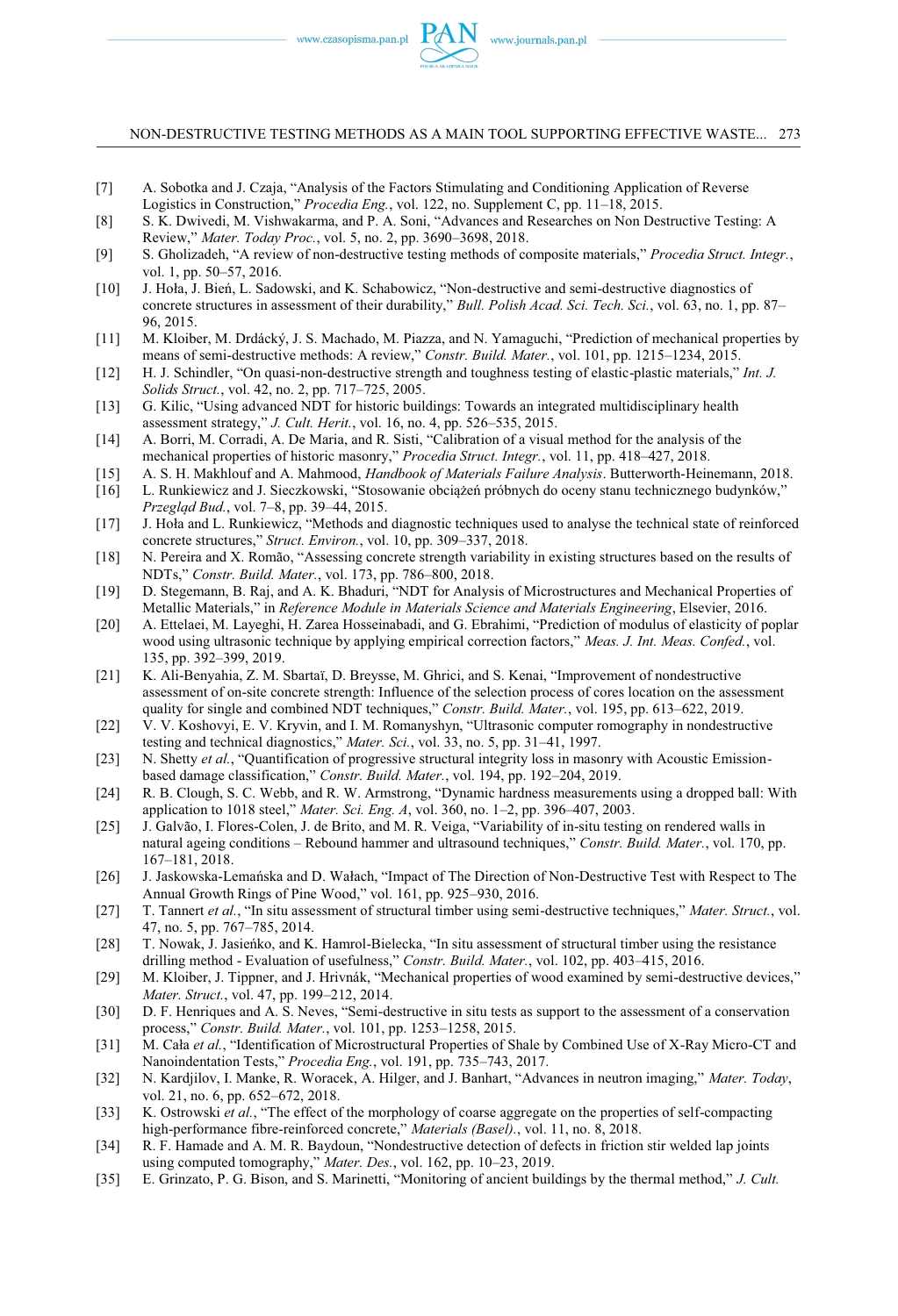www.czasopisma.pan.pl  $PAN$ 

*Herit.*, vol. 3, no. 1, pp. 21–29, 2002.

- [36] S. Doshvarpassand, C. Wu, and X. Wang, "An overview of corrosion defect characterization using active infrared thermography," *Infrared Phys. Technol.*, vol. 96, no. September 2018, pp. 366–389, 2019.
- [37] V. P. Vavilov, "Modeling thermal NDT problems," *Int. J. Heat Mass Transf.*, vol. 72, pp. 75–86, 2014.
- [38] M. I. Martínez-Garrido, R. Fort, M. Gómez-Heras, J. Valles-Iriso, and M. J. Varas-Muriel, "A comprehensive study for moisture control in cultural heritage using non-destructive techniques," *J. Appl. Geophys.*, vol. 155, pp. 36–52, 2018.
- [39] Y. Lietai, *Techniques for Corrosion Monitoring*. Cambridge: Woodhead Publishing Limited, 2008.
- [40] Z. D. Wang, Y. Gu, and Y. S. Wang, "A review of three magnetic NDT technologies," *J. Magn. Magn. Mater.*, vol. 324, no. 4, pp. 382–388, 2012.
- [41] Ł. Sadowski and T. G. Mathia, "Multi-scale metrology of concrete surface morphology: Fundamentals and specificity," *Constr. Build. Mater.*, vol. 113, pp. 613–621, 2016.
- [42] J. Szymanowski, "Evaluation of the Adhesion between Overlays and Substrates in Concrete Floors: Literature Survey, Recent Non-Destructive and Semi-Destructive Testing Methods, and Research Gaps," *Buildings*, vol. 9, p. 203, 2019.
- [43] L. Capozzoli and E. Rizzo, "Combined NDT techniques in civil engineering applications: Laboratory and real test," *Constr. Build. Mater.*, vol. 154, pp. 1139–1150, 2017.
- [44] G. Cardani and L. Binda, "Guidelines for the Evaluation of the Load-Bearing Masonry Quality in Built Heritage," in *Research for Development*, 2015, pp. 127–139.
- [45] G. Kilic, "Integrated health assessment strategy using NDT for reinforced concrete bridges," *NDT E Int.*, vol. 61, pp. 80–94, 2014.
- [46] J. Hoła and K. Schabowicz, "State-of-the-art non-destructive methods for diagnostic testing of building structures – anticipated development trends," *Arch. Civ. Mech. Eng.*, vol. 10, no. 3, pp. 5–18, 2010.
- [47] A. T. Smith, C. R. A. Schneider, C. R. Bird, and M. Wall, "Use of non-destructive testing for engineering critical assessment: Background to the advice given in BS 7910:2013," *Int. J. Press. Vessel. Pip.*, vol. 169, no. November 2018, pp. 153–159, 2019.
- [48] J. Jaskowska-Lemańska, D. Wałach, and J. Sagan, "Technical Condition Assessment of Historical Buildings: Flowchart Development," *Infrastruct. Ecol. Rural AREAS*, vol. 4, pp. 1755–1768, 2016.
- [49] E. Radziszewska-Zielina and G. Śladowski, "Assessment of the Conditions that Determine the Reclaiming of Stone Materials and their Use in the Revalorisation of Historical Buildings," *MATEC Web Conf.*, vol. 117, pp. 0–7, 2017.
- [50] J. Jaskowska-Lemańska and J. Czaja, "Non-Destructive Testing Methods of Building Structures as Part of Reverse Logistics on the Example of Gorzanów Palace Renovation," *Logistyka*, vol. 4, pp. 4359–4371, 2014.
- [51] M. Fujita and T. Masuda, "Application of Various NDT Methods for the Evaluation of Building Steel Structures for Reuse," *Materials (Basel).*, vol. 7, no. 10, pp. 7130–7144, 2014.
- [52] E. Radziszewska-Zielina and G. Śladowski, "Fuzzy Inference System Assisting the Choice of a Variant of Adaptation of a Historical Building," *Int. J. Contemp. Manag.*, vol. 2015, no. Issue 14(4).
- [53] P. González-Torre, M. Álvarez, J. Sarkis, and B. Adenso-Díaz, "Barriers to the Implementation of Environmentally Oriented Reverse Logistics: Evidence from the Automotive Industry Sector," *Br. J. Manag.*, vol. 21, no. 4, pp. 889–904, 2010.
- [54] F. Schultmann and N. Snuke, "Organisation of reverse logistics tasks in the construction industry," in *SB07 Portugal: Sustainable Construction, Materials and Practices: Challenge of the Industry for the New Millenium*, 2008.
- [55] B. Addis, *Building with Reclaimed Components and Materials*. London: Earthscan, 2006.

#### **LIST OF FIGURES AND TABLES:**

- Fig. 1. Roof structure failure in the Gorzanow Palace
- Rys. 1. Awaria konstrukcji dachu Pałacu w Gorzanowie
- Fig. 2. Recovery of timber structural beams
- Rys. 2. Odzysk konstrukcyjnych belek drewnianych

Fig. 3. Scheme of the waste management process during the renovation of an object with the application of NDT methods

Rys. 3. Schemat procesu gospodarki odpadami podczas remontu obiektu z zastosowaniem metod NDT

Tab. 1. Applicability of non-destructive and semi-destructive methods for assessment of the value of construction waste

Tab. 1. Możliwość zastosowania nieniszczących i semi-niszczących metod w ocenie parametrów technicznych odpadów budowlanych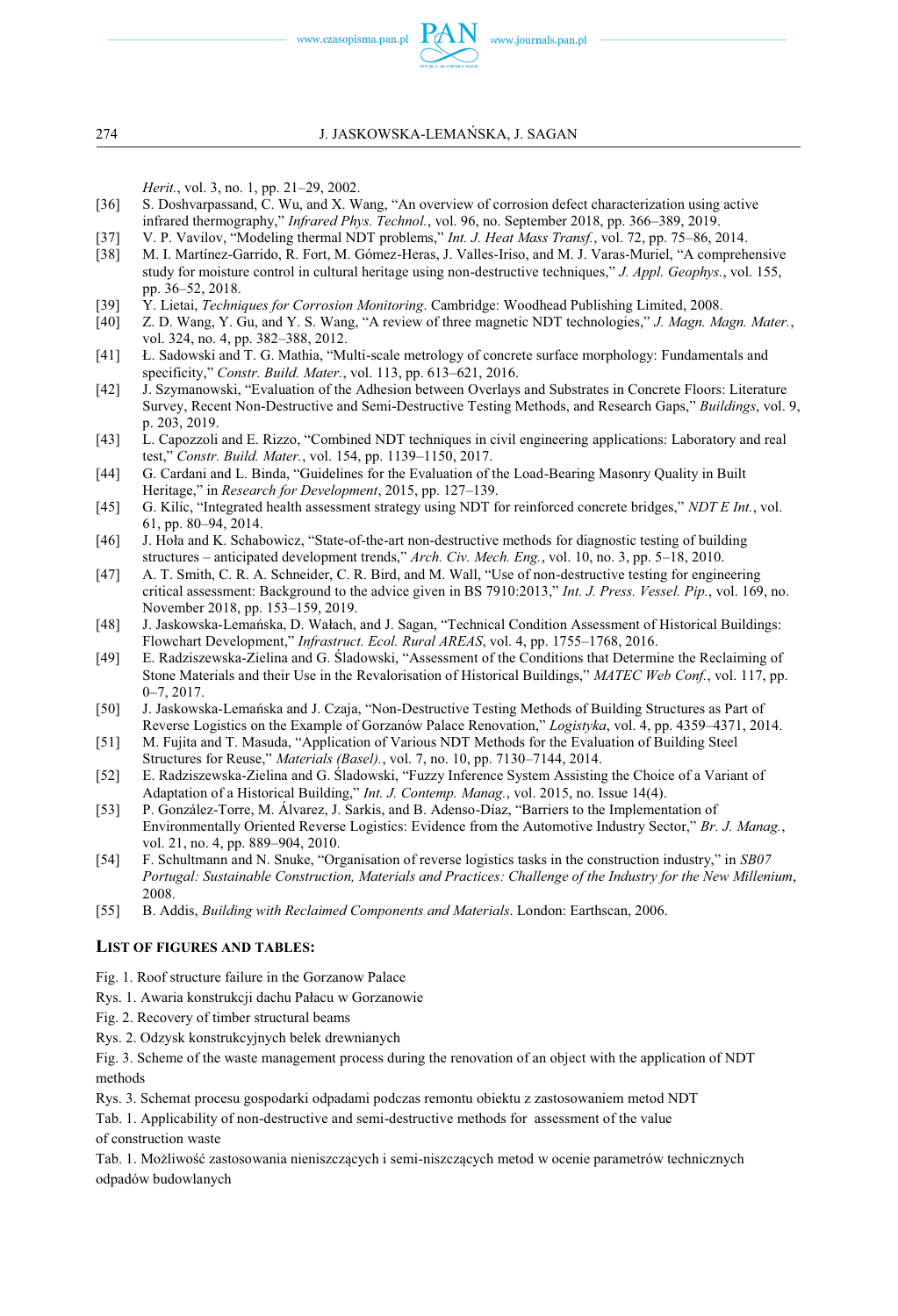

#### **BADANIA NIENISZCZĄCE JAKO GŁÓWNE NARZĘDZIE WSPIERAJĄCE PROCES GOSPODAROWANIA ODPADAMI BUDOWLANYMI**

*Keywords***:** badania nieniszczące, zamknięty łańcuch dostaw, ekonomia o obiegu zamkniętym, odpady budowlane

#### **SUMMARY:**

Gospodarka odpadami budowlanymi powinna odbywać się zgodnie z hierarchią postępowania z odpadami, a jej przestrzeganie może przynieść korzyści środowiskowe i finansowe [1], [2]. Prawidłowe gospodarowanie odpadami wymaga więc poprawnej oceny wartości odpadów (ich przydatności). Konstrukcje budowlane podlegają jednak procesom destrukcyjnym, których przebieg i przebieg są zróżnicowane i związane z szeregiem czynników, takich jak zmiany temperatury, wilgotność, występowanie obciążeń statycznych i dynamicznych oraz korozja chemiczna i biologiczna. Z tych powodów parametry techniczne produktu poddanego odzyskowi z reguły odbiegają od jakości produktu pierwotnego, stąd wymagają oceny. Brak prawidłowego oznaczenia parametrów mechanicznych materiału pochodzącego z odzysku a przeznaczonego na cele konstrukcyjne stwarza ryzyko wystąpienia awarii, co zniechęca do stosowania produktów pochodzących z recyklingu. Niepewność co do wyników odzysku jest jedną z głównych barier w stosowaniu materiałów pochodzących z recyklingu [28], [37], [39]. Inne bariery to opór organizacji [40] i trudność w przekonaniu konsumentów, że jakość produktów pochodzących z recyklingu jest właściwa.

Określenie fizycznych i mechanicznych właściwości odpadów może być skutecznie przeprowadzone przy użyciu badań nieniszczących i semi-niszczących (NDT), które obejmują narzędzia i metody badawcze. Badania nieniszczące i semi-niszczące są praktycznymi metodami służącymi do określania właściwości i parametrów elementów konstrukcyjnych budynków. Zaletą obu metod jest możliwość prowadzenia badań na całym elemencie, bez znaczącej ingerencji w strukturę badanego materiału. W ramach NDT można wyróżnić następujące metody: badania organoleptyczne (ocena makroskopowa) oraz wszystkie badania techniczne oparte na metodach akustycznych, elektrycznych, radiologicznych lub elektromagnetycznych. Podstawowe cechy ocenianych elementów budowlanych to: kształt i wymiary elementu; parametry mechaniczne, fizyczne i chemiczne; położenie i zakres uszkodzeń; stopień korozji chemicznej i mikrobiologicznej. W artykule przedstawiono przegląd metod badań nieniszczących i seminiszczących które mogą być stosowane w ocenie elementów budowlanych przeznaczonych do odzysku. Syntetyczne opracowanie sporządzono dla takich materiałów budowlanych jak stal, drewno, beton i ceramika.

Przedstawione w niniejszym opracowaniu praktyczne przykłady stosowania badań nieniszczących w ocenie odzyskiwanych elementów, potwierdzają przydatność metod NDT w gospodarce odpadami budowlanymi w celu odzyskania wyższej ich wartości. W oparciu o wieloletnie obserwacje, autorzy przedstawiają schemat gospodarowania odpadami budowlanymi z zastosowaniem metod NDT w obszarze robót remontowych (Rys.1).